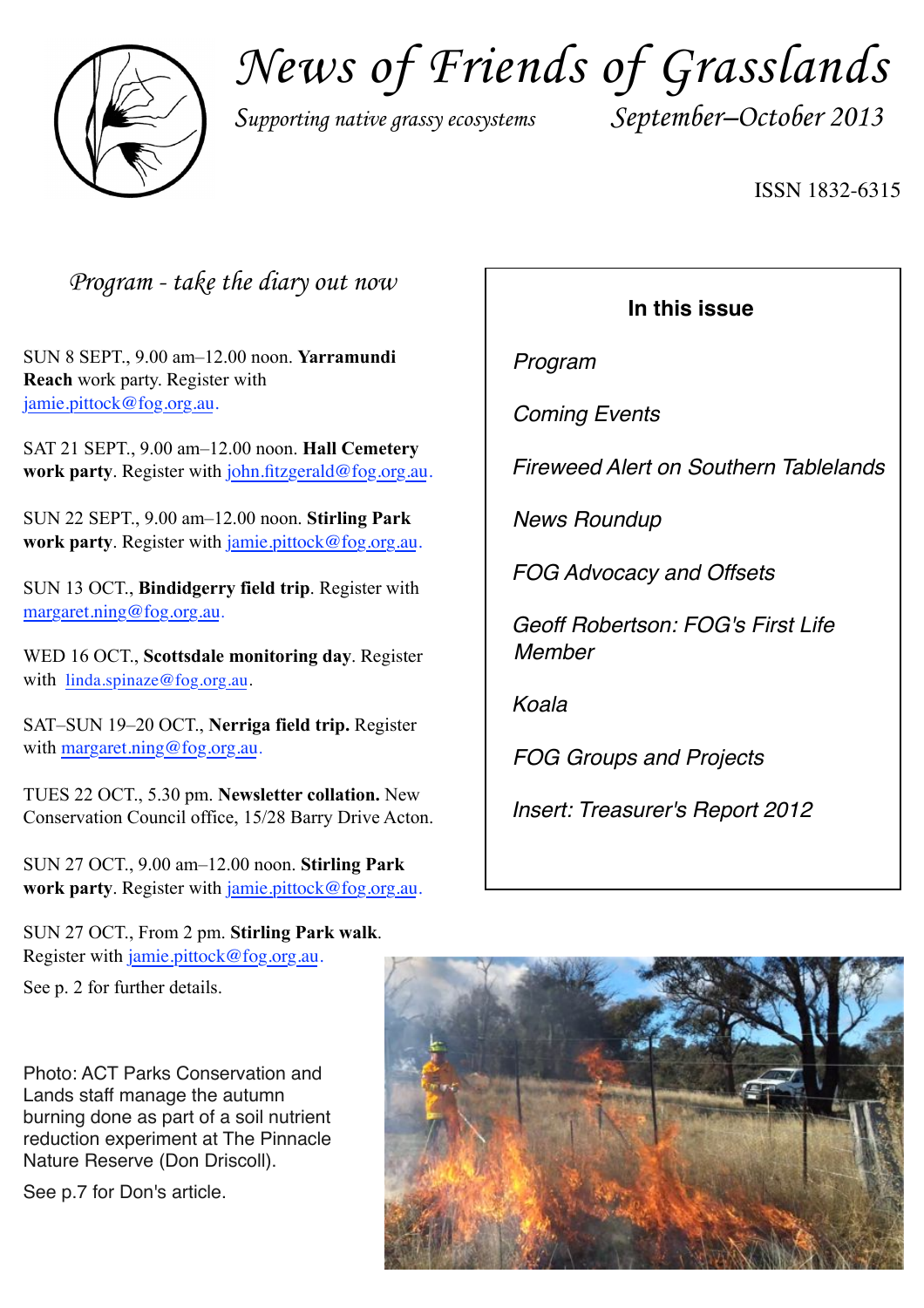## *Coming FOG Events*

*Please register for outings to help FOG to organise any catering and to provide you with additional pertinent information. Car pooling may be arranged.* 

## **Yarramundi Reach work party**

Sunday 8 September,

9.00 am–12.00 noon.

Help plant forbs, weed, and monitor the managed plots.

Dress appropriately for the weather and use sun protection. Morning tea and water will be provided. Please bring your own favourite small planting tool such as a trowel, cleaned and free of soil.

Park at the Aboriginal Cultural Heritage Centre, 245 Lady Denman Drive, west of the landcare site. For more information, see p. 7, or www.bushcaresmajordayout.org/location/yarramundireach-grassland.

Please register with Jamie Pittock [jamie.pittock@fog.org.au](mailto:jamie.pittock@fog.org.au).

## **Hall Cemetery work party**

Saturday 21 September,

9.00 am–12.00 noon.

This first 'summer' work morning is earlier than normal so that we can weed thistles and St Johns Wort before any seed is set. Otherwise, we shall cut and dab small Sweet Briars and tackle some other leafy weed patches.

Herbicide is provided but please bring gloves and your favourite small cutting tool. Morning tea is provided. Please dress for the weather and the tall dry grass.

Enquiries and registration [john.fitzgerald@fog.org.au.](mailto:jamie.pittock@fog.org.au)

## **Stirling Park work parties**

Sunday 22 September and 27 October,

9.00 am–12.00 noon.

Bring drinking water, sun and eye protection and sturdy footwear. A thermos of hot water for morning tea would also be useful.

Please register with Jamie Pittock [jamie.pittock@fog.org.au](mailto:jamie.pittock@fog.org.au).

## *Bindidgerry* **field trip**

Sunday 13 October.

*Bindidgerry* is east of Murrumbateman. It has outstanding grassy woodland which is being managed for its biodiversity with support from the Federal Government's Biodiversity Fund for the *Landcare Linking Biodiversity* project

This outing will be held in conjunction with the Murrumbateman Landcare Group.

Register with [margaret.ning@fog.org.au.](mailto:jamie.pittock@fog.org.au)

## **Grassland monitoring at** *Scottsdale*

Wednesday 16 October

9.30 am–3.30 pm

Since March 2008 FOG has been monitoring the impact of grazing on African Lovegrass (ALG), and the interplay between it and the native grassy vegetation.

*Scottsdale* is a grazing property now owned by Bush Heritage. It is just north of Bredbo, tucked into a curve of the Murrumbidgee River. It has magnificent native biodiversity near the river, but the flats near the road are heavily infested with ALG. Bush Heritage is working hard to manage this, and FOG assists by providing a yearly monitoring team.

No experience is necessary, and lunch is provided.

To register, please contact [linda.spinaze@fog.org.au](mailto:linda.spinaze@fog.org.au).

## **Nerriga** *Wallabia* **field trip**

Saturday–Sunday 19–20 October.

Enjoy a weekend camping on Joe and Lois McAuliffe's 226 acre property in the foothills of the Northern Budawangs, between 620–680 m.

The geology is principally sandstone, with some basalt and alluvial deposits, with correspondingly varied vegetation.

The owners are looking forward to having visitiors who are keen on plants.

No pets please.

Register with [margaret.ning@fog.org.au.](mailto:jamie.pittock@fog.org.au)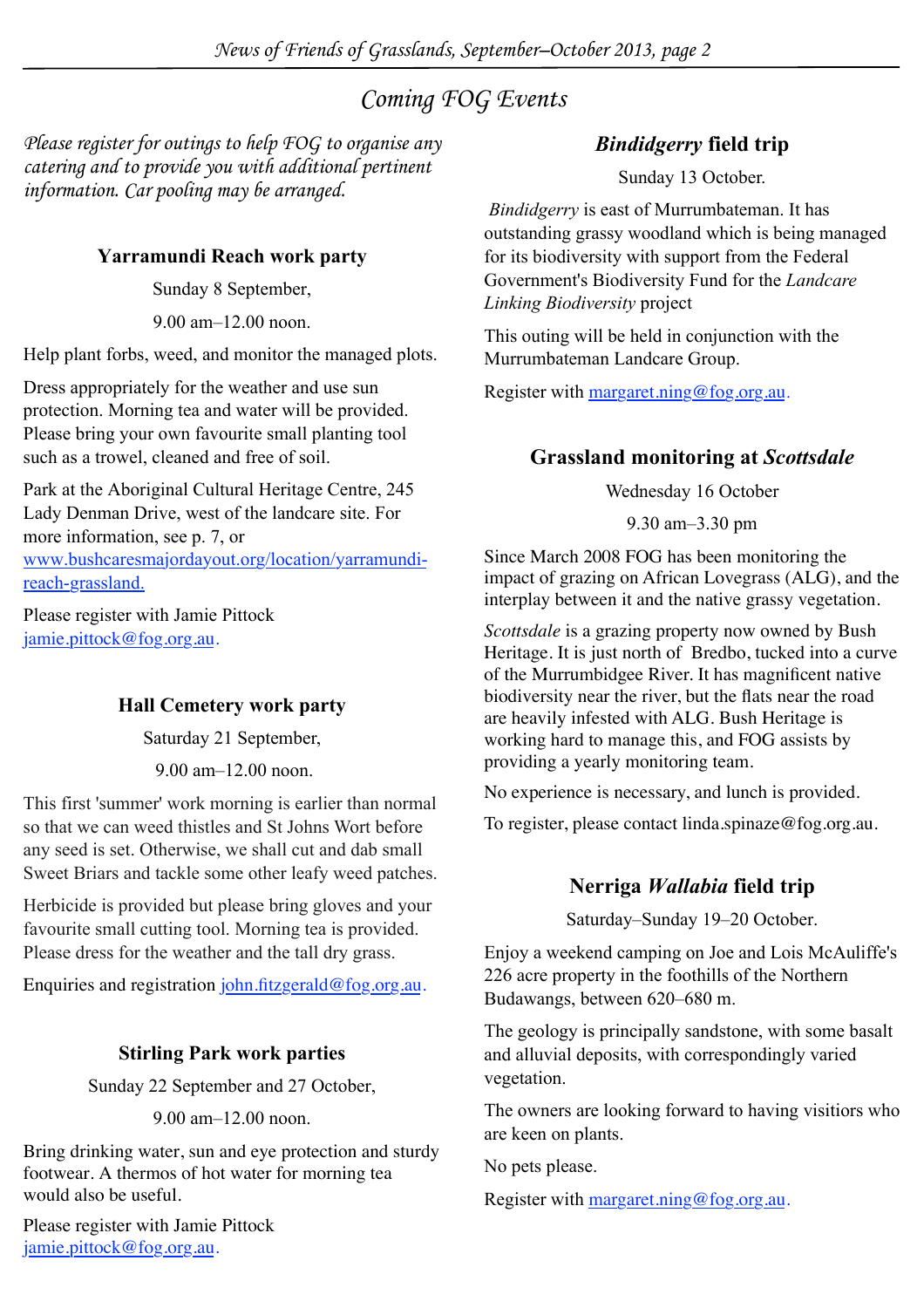## *Coming FOG Events (con.)*

### **Newsletter collation**

Tuesday 22 October,

5.30–7.00 pm.

### **Conservation Council 15/28 Barry Drive. Ground Floor, northern side of Lena Karmel Lodge**

Please put aside an hour to help despatch the newsletter. Parking is available in Watson Street.

Please let Margaret know if you will join us, either by email margaret.ning@fog.org.au or 'phone 6241 4065 or 0427 788 304.

## **Stirling Park walk**

Sunday 27 October,

from 2 pm.

See the beautiful golden-yellow Button Wrinklewort daisy in flower, and admire the results of well targeted weeding and other management practices in this patch of remnant native woodland in the heart of Canberra.

Please register with Jamie Pittock [jamie.pittock@fog.org.au.](mailto:jamie.pittock@fog.org.au)

## **Golden Sun Moth Translocation Research: volunteers needed**

The ACT Government and University of Canberra are seeking volunteers to help with research into translocating the Golden Sun Moth.

Volunteers are needed to help monitor the emergence of adults from October to January to ascertain whether the translocation has been successful. The monitoring site is near the National Arboretum in Canberra.

Volunteer for a week, a month or for the duration of the project! No experience is necessary. Training will be provided.

For more information contact either Dr Bill Sea (University of Canberra) 6201 2280 [bill.sea@canberra.edu.au](mailto:bill.sea@canberra.edu.au), or Clare McInnes (ACT Parks and Conservation Service) 6205 4680 [clare.mcinnes@act.gov.au.](mailto:clare.mcinnes@act.gov.au)

## **Fireweed Alert on Southern Tablelands**

Canberrans are urged to look for Madagascan Fireweed *Senecio madagascariensis* detected in Gungahlin close to Gungahlin Hill, Gungaderra, Mulangarri, Percival Hill, Mulligans Flat and Mitchell Grasslands. It has also been recorded elsewhere in the ACT and on the Southern Tablelands over the last 5–10 years.

ACT Government weeds staff and contractors are seeking to destroy plants before they flower and set seed. Plants can produce tens of thousands of fluffy wind-borne viable seeds, making it highly invasive.

Fireweed can cause liver damage similar to that caused by Paterson's Curse to horses and other livestock, and is most damaging to grazing land. It typically invades along roadsides and quickly spreads into adjoining pastures and reserves.

Because of its bright yellow flower heads, Fireweed is likely to be noticed by passing motorists. If you think that you have seen Fireweed, please record the location, report it to Canberra Connect on 13 22 81, and photograph the plant if possible.

For more information, visit [www.weeds.org.au/](http://www.weeds.org.au/WoNS/fireweed/) [WoNS/fireweed/](http://www.weeds.org.au/WoNS/fireweed/) or [www.tams.act.gov.au,](http://www.tams.act.gov.au)

Photo: Fireweed in turf imported from Sydney to Gungahlin.

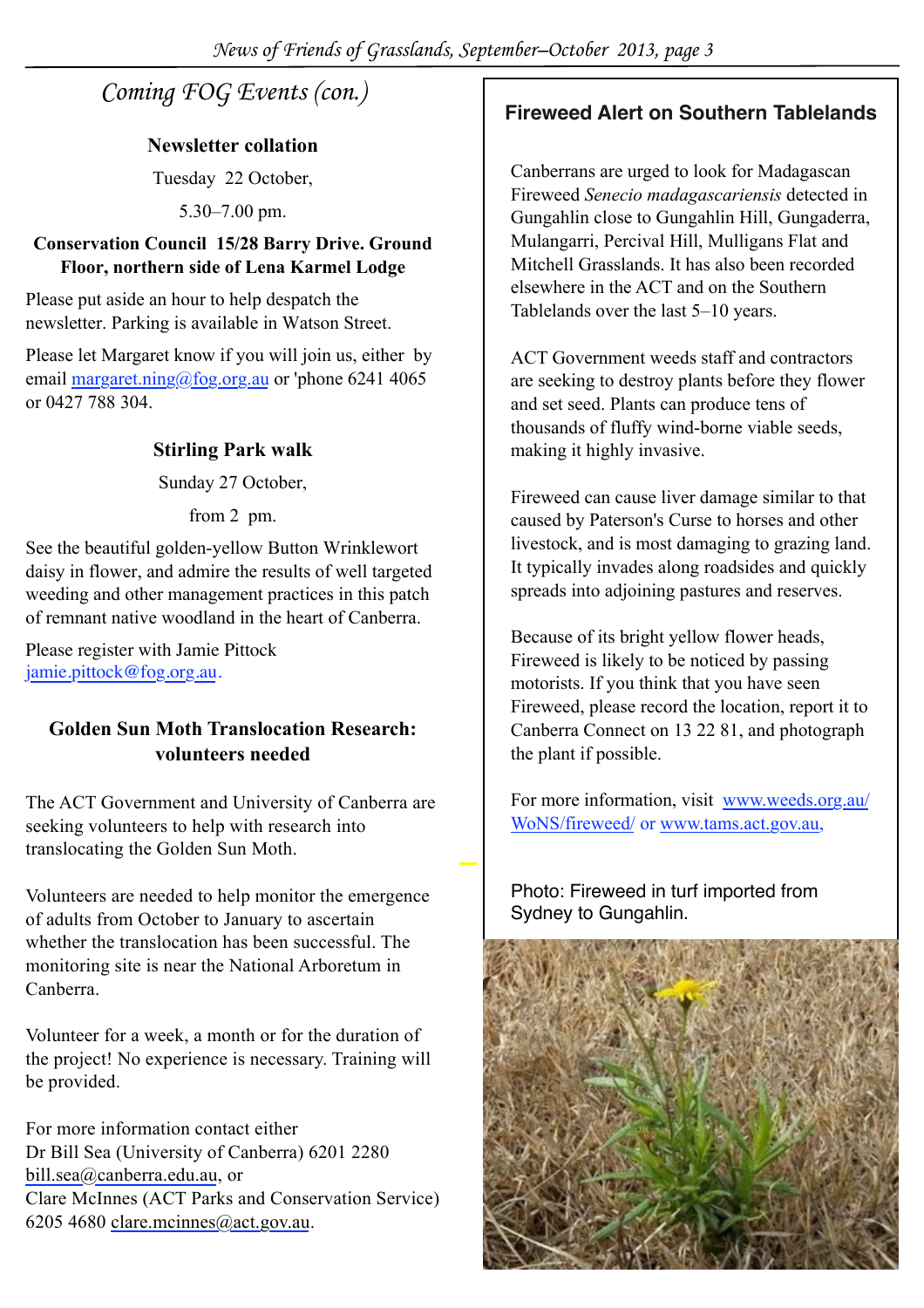## *Other Events*

## *Revitalising Grasslands to Sustain our Communities*

## **22nd International Grasslands Congress**

15–19 September 2013

### **Sydney Convention & Exhibition Centre**

For information visit <http://www.igc2013.com>, 'phone 02 9213 4010 or write to 547 Harris Street, Ultimo, NSW, 2009.

### **Black Mountain Wildflower Ramble**

Saturday 12 October 2013

9.30 am sharp–12 noon (or later)

#### **Belconnen Way entry, c. 0.5 km east of Caswell Drive (look for the balloons).**

Join wildflower lovers for the Burbidge/Chippendale tradition of celebrating the spring flowering on the 42nd annual Black Mountain wildflower ramble.

Discover the surprising diversity of tiny orchids, bush peas, wattles and billy buttons with experienced guides, easy bush tracks and good company.

All are welcome: no experience is required. BYO morning tea, hat, sunblock, water and stout shoes. Please book: 'phone Jean Geue 6251 1601 or email friendsofblackmountain@gmail.com.

## **Australian Native Plant Society Plant Sale**

Saturday 19 October,

from 8.30 am

#### **Australian National Botanic Gardens carpark**

More than 600 species, forms and cultivars for sale, including those not normally available, as well as many local species.

Please bring bags and boxes to take home your plants.

## **ACT Centenary Bioblitz**

25–27 October 2013

organised by the Molonglo Catchment Group

FOG is helping to monitor the grassy woodland and secondary grassland on the lower south-western slopes of Black Mountain.

Please contact Sarah Sharp if you would like to help: sarah.sharp@fog.org.au.

## **ACT Weed Swap**

Saturday–Sunday 2–3 November

8.30 am–4.45 pm

a joint initiative of the Australian Native Plants Society and the ACT Government

Swap your weeds for free Australian native plants at Canberra Sand & Gravel at the end of Southern Cross Dr, Belconnen, or Corkhill Bros near Mugga Lane Tip.

## **Why grasslands need champions**

John Morgan leads the Plant Ecology Lab at the Department of Botany at La Trobe University, Victoria.

On 16 July 2013, he contributed an excellent blog post to the Lab's website on why grasslands need to be supported by locals. He concludes that 'By championing small sites, we ensure that they don't fall through the management cracks.'

This is very much the role that FOG seeks to play. See [http://](http://morganvegdynamics.blogspot.com.au/2013/07/why-grasslands-need-champions.html) [morganvegdynamics.blogspot.com.au/](http://morganvegdynamics.blogspot.com.au/2013/07/why-grasslands-need-champions.html) [2013/07/why=grasslands=need=](http://morganvegdynamics.blogspot.com.au/2013/07/why-grasslands-need-champions.html) [champions.html.](http://morganvegdynamics.blogspot.com.au/2013/07/why-grasslands-need-champions.html)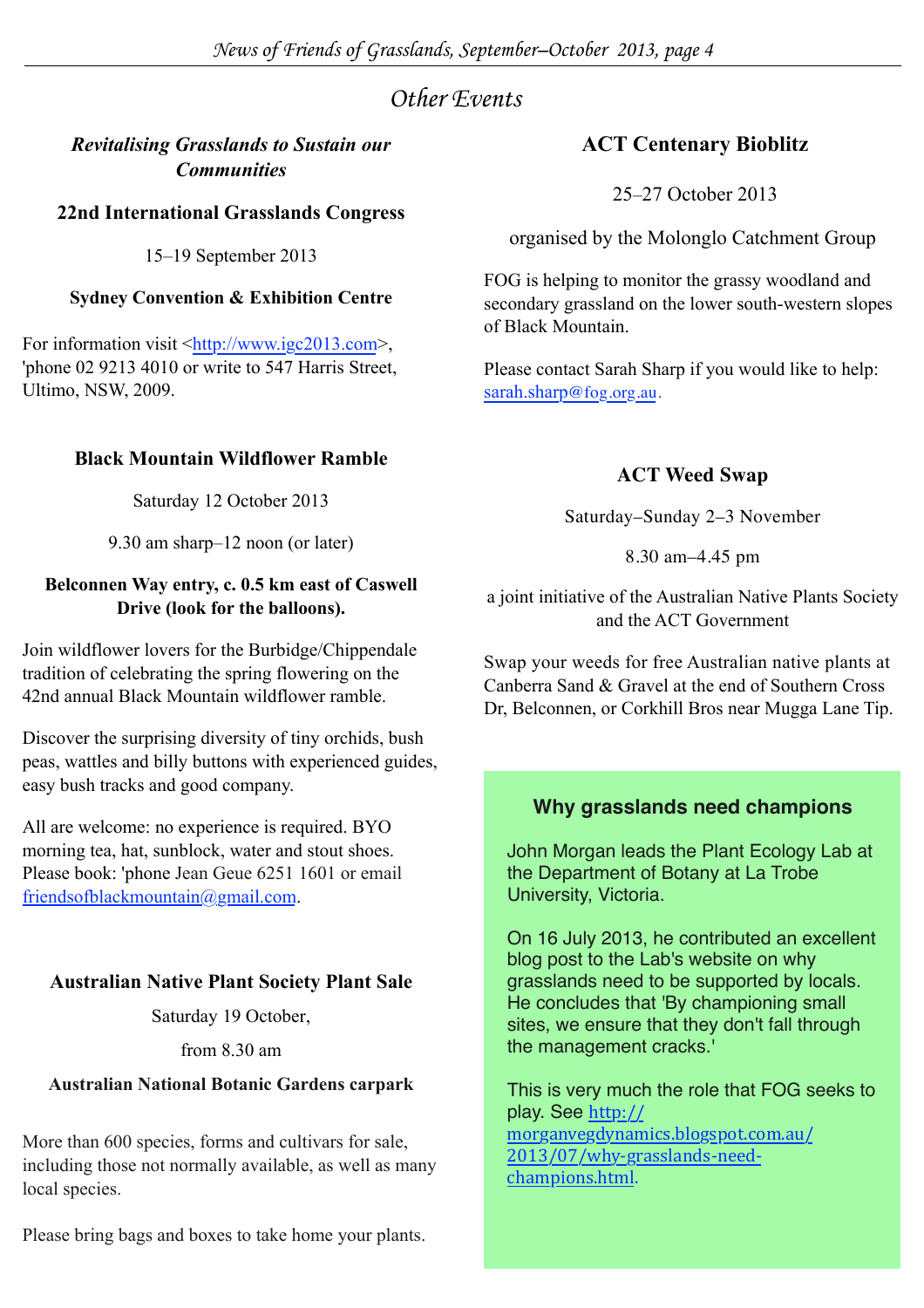## *News Roundup*

## **An eventful winter slide afternoon**

## *Margaret Ning*

On Saturday 13 July, 33 people assembled on a lovely sunny day for FOG's traditional winter slide afternoon.

Firstly, David Shorthouse and Barbara Payne summarised progress at the Southern Tablelands Ecosystems Park (STEP) which is developing into a regional botanic garden for the southern tablelands within the National Arboretum.

We were shown photographs of the 2.5 ha area, where mulched paths encourage visitors to wend their way about the site. The Arboretum supplies the mulch, enabling STEP to spend its scarce funds on understorey plants. It is a sunny site, but frost susceptible, so shelter will be established for those species which require it.

The site has been developed with the help of volunteers, including hard core STEP members (an average of 13 to 14 every week), Greening Australia twice, Conservation Volunteers, and some other groups, including some Korean students who, incidentally, weren't very keen to touch the mulch! Large rocks have been brought in to act as future information points, and as quiet sitting places.

Barbara Payne described her part in the plan for the understorey of the site. Barbara's aim was to educate visitors about the ecosystems of the Southern Tablelands, using plants that would engage the public, be easy and cheap to grow, and easy for volunteers to

work with. Why an understorey? The understorey tells us about a place, i.e. helps to explain a local ecosystem. By the time Barbara was starting her design, 16 eucalypt species had already been planted in bands across the site, approximately reflecting their altitudinal position in the landscape (except for *E. delegatensis* and *E. dalrympleana* which had been planted close to an ephemeral watercourse). Her design related to these species and their ecosystems. Since then, two Casuarina and one *Brachychiton* species have been added. Barbara said that the soil was derived from Mt Painter volcanics, with some Quaternary alluvial deposits to 1.5 m deep in places.

Problems experienced include kangaroo and (a little) hare damage, weeds. Weed control varies: some (e.g. Paterson's Curse) are hand pulled, and others (e.g. St John's Wort) are sprayed. There are also problems caused by the flow of water over and through the site, stemming from the construction of the elevated car park above, close to the main Arboretum structure. There is not much that STEP can do about this, but some modification is planned.

There is a lower density of trees around the edge adjoining the Arboretum. This is required to reduce fuel levels around the perimeter of the Arboretum, but is fortunately also appropriate for a grassy woodland. Straight lines of trees fringe the STEP site, but elsewhere bands of trees follow the contours.

Seeds for the initial ground cover for the site have been donated by Warren Saunders (*Seeds and Plants Australia*). The Arboretum is responsible for mowing,

Photo: *Dianella tasmanica* and *Leptospermum obovatum* (fore to mid ground), among *Eucalyptus dalrympleana* planted in 2009, and with *Acacia caerulescens* along the ridge, looking north-east from the central garden of STEP's Forest 20 at the National Arboretum (David Shorthouse).

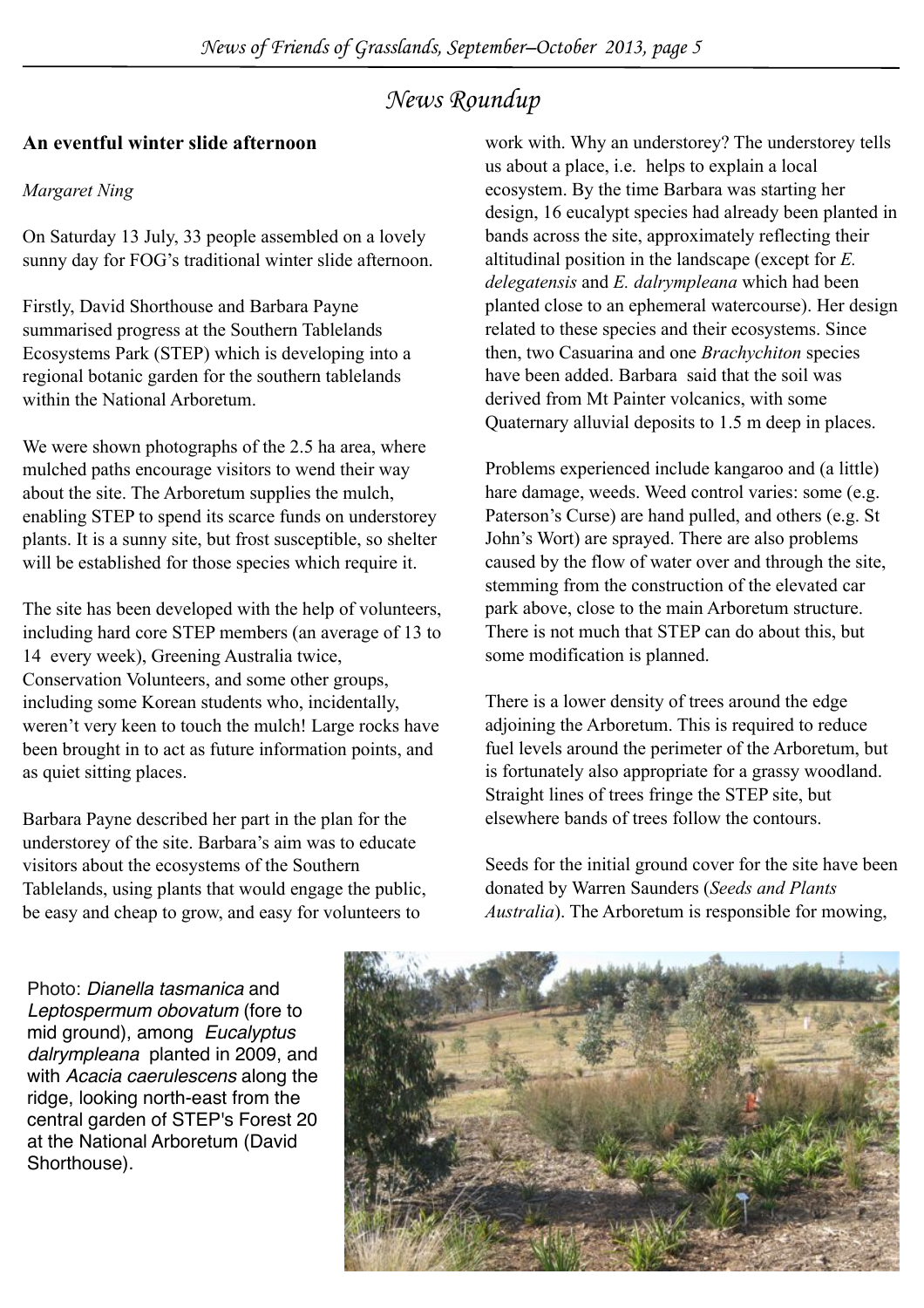## *News Roundup (con.)*

## **An eventful winter slide afternoon (con.)**

and maintains the grassy understory at 100–300 mm. A pruning workshop in 2012 discussed whether the trees should be 'managed' or allowed to 'express themselves'. With the exception of the mowing, a little Sawfly removal and the removal of lower branches to facilitate mowing, everything is *au naturel.*

David put out a call for plants that could be used by STEP. In the past plants have been salvaged from a site scheduled to be destroyed by roadworks. Species included Blue Devil *Eryngium ovinum*, a Rock Fern *Cheilanthes* sp. and a *Chrysocephalum* sp.. Barbara mentioned that Blue Devil had been very easy to grow from seed.

The dream for the future includes permanent paths, an education space (perhaps where a few of the original plantings have died), more birds (50 species recorded to date, with the number of species and of individuals increasing all the time), and simply the sound of plants, trees and birds!

David said that FOG members are always welcome to visit Forest 20, and that working bees are held on Thursdays, 8.30–11.30 am.

I went to the STEP site the next time I was at the Arboretum, and gazed down on Forest 20 from that controversial upper car park. I was impressed by the progress over the last year. STEP would like to host a visit by FOG members, and we are looking for a suitable date.

Next on the program were the proposed constitutional changes. These were approved, including the ability to appoint life members. President, Sarah Sharp, briefly traced FOG's development from a relatively passive group to one that effects change, always making decisions on a sound scientific basis. She then discussed the contribution of former president Geoff Robertson who had been proposed as FOG's first life member (p. 9–10). Geoff accepted, and praised FOG's fantastic reserve of people.

Following afternoon tea, Rainer Rehwinkel showed slides of his trip with Marianne to the UK in the 2012 northern hemisphere summer.

We were treated to the varied geography of limestone cliffs and granite tors; the modified British scenery of canals, Roman roads and bricks, hedgerows, serrated tussock planted in a public garden, and ubiquitous stone walls; famous tourist/historic sites of Bath, Stonehenge in wet and miserable weather, a white chalk horse at nearby Westbury, historic houses, and Dartmoor ponies; reserves with native red deer, many duck species, fields of flowers, broom, hawthorn, massive old growth oaks, and the dreaded ox-eye daisy in their natural surroundings; and stories of introductions of pheasants (as early as Roman times), grey squirrel, imported deer and the truly spectacular Mandarin Duck.

I wonder how many other slide watchers were drawn to think of making their own visit to that part of the world to see some of it first hand? Thank you David, Barbara and Rainer for a very enjoyable afternoon, and congratulations to Geoff on his award.

The STEP website has been revamped, thanks to Cathy Robertson and is well worth a visit. Check out [<step.asn.au](http://www.step.asn.au)>.

## **Thanks to Janet and Andy Russell**

The Hall *Rural Fringe* last June acknowledged the excellent work done at Hall Cemetery by Janet and Andy Russell who 'let go the reins of organising Hall work days for FOG after May's event this year'.

Reporter Bob Richardson joined the FOG workers for lunch at the Gumnut in Hall after the morning's work in May, to celebrate a massive reduction in Sweet Briar, Hawthorn and eucalypt suckers. FOG has contributed 'approximately 100 hours per year for over a decade'. Janet and Andy 'were congratulated for a job well done and presented with a bottle of local wine.' In addition 'A motion of gratitude and a bottle of 'Dog's Dinner 2013' was presented by the Village of Hall and District Progress Association.'

Sincere thanks to Janet and Andy from the FOG committee too.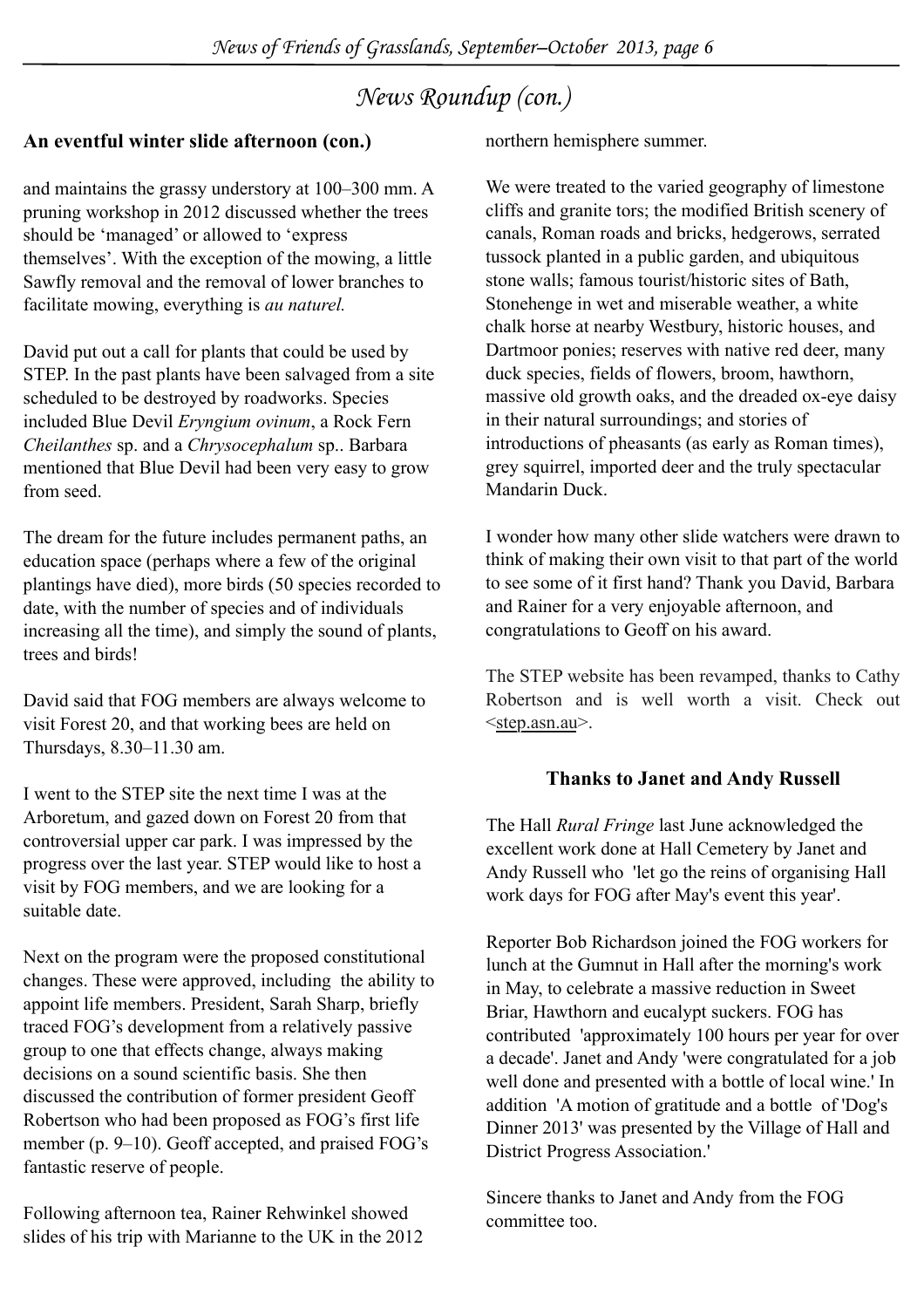*News Roundup (con.)*

### **Greening Australia grassland restoration**

#### *John Fitz Gerald*

Greening Australia Capital Region is establishing trial plantings at ten sites in a Local Native Groundcover Challenge coordinated by Nicki Taws. Three sites are on land managed by the National Capital Authority near where FOG has been removing weeds.

The project seeks to involve the local community, so Yarralumla residents and FOG volunteers helped with two plantings in Stirling Park on 30 June and 1 August. The earlier one was in open woodland where Chilean Needle Grass had been sprayed by contractors engaged by FOG with ACT funds for WONS management (photo below), the later one in a mown area on the southern edge. Species planted include *Chrysocephalum apiculatum* and *C. semipapposum, Coronidium scorpiodes, Eryngium ovinum, Leucochrysum albicans, Bulbine bulbosa* and several

native grass species. The plantings will be monitored to assess both survival rates and the number of new plants originating from natural seed dispersal into nearby control areas.

The third site, at Yarramundi Reach, will be planted on Sunday 8 September (see pp.1–2).

Photo: Stirling Park planting of understorey species into a patch of weedicided Chilean Needle Grass on a brisk clear morning (John Fitz Gerald).



### **Soil nutrient reduction experiment at The Pinnacle Nature Reserve, ACT**

#### *Don Driscol*

Traditional weeding methods in grassy woodlands cannot defeat their invasion by exotic grasses and other weeds. Recent research suggests that removing soil nutrients may favour native species.

So the Friends of The Pinnacle (FOTPIN) are experimenting with various methods to do this, with funding from Caring For Our Country, the ACT Environment Fund and the Labor Club. Ten replicate sites contain fenced and unfenced plots of each of five treatments: sugar, burn, slash (and remove the cuttings), crop (and harvest the sterile rye-corn), and a control. Sugar can lock up soil nutrients, to the advantage of native plants, but is expensive. The other treatments have the potential to remove nutrients, and could be applied at reasonable cost to large areas.

The experiment was initiated in 2010 and will continue until 2015. Results so far show that the sugar treatments have reduced some exotic species, consistent with nutrient excess being an important factor favouring exotic species. So far, none of the other treatments has had effects similar to sugar. Fencing to exclude herbivores (kangaroos and rabbits) produced large increases in the percentage cover of native and exotic species. However, unexpectedly, slightly more native species were recorded outside the fence, where the occurrence of some native and exotic plant species also increased. The autumn burn treatments (photo p. 1), caused both increases and decreases.

The success of the experiment depends on attracting enough volunteers to help with the annual surveys, which will be on the first three weekends in November. Transport can be provided almost to the monitoring sites. Members of FOG are especially welcome.

Contact Don Driscoll for more information, or to book your time for the surveys: [weedmenace@dodo.com.au.](mailto:weedmenace@dodo.com.au) Find out more at: [www.fotpin.org.au/ngrp/](http://www.fotpin.org.au/ngrp/).

Tim McGrath's Grassland Earless Dragon brochure was noted by the Bombala Times: [http://](http://www.bombalatimes.com.au/story/1625933/hunting-dragons/?cs=531) [www.bombalatimes.com.au/story/1625933/](http://www.bombalatimes.com.au/story/1625933/hunting-dragons/?cs=531) [hunting=dragons/?cs=531](http://www.bombalatimes.com.au/story/1625933/hunting-dragons/?cs=531)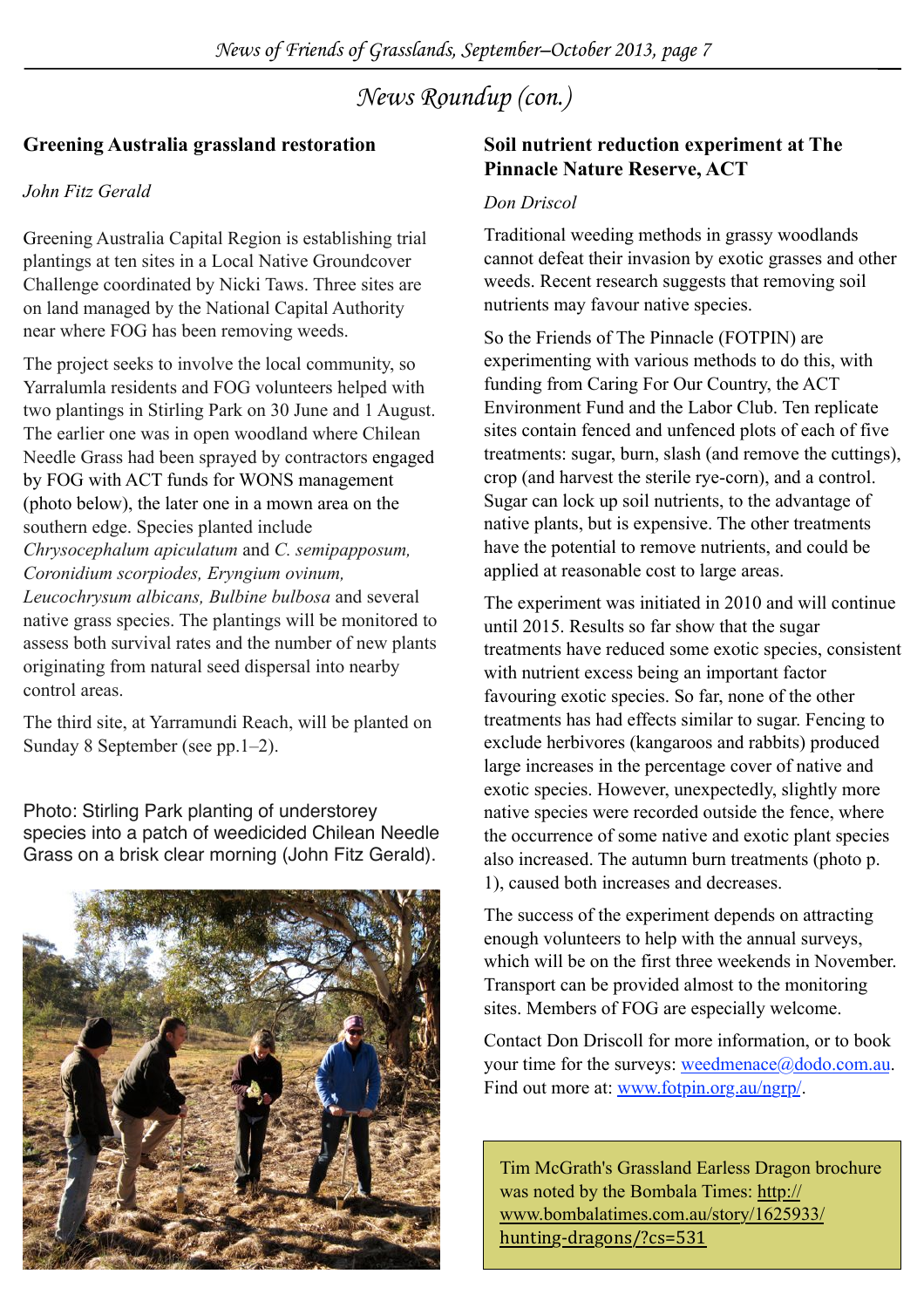## *FOG Advocacy and Offsets*

## *Naarilla Hirsch*

It has been very quiet on the advocacy front over the last couple of months, so the group has taken the opportunity to seek information about the state of offsets for grassland developments from a couple of years ago. So far we have received a response from the ACT Government about the offsets for the Clarrie Hermes Drive extension in Gungahlin. These included the replanting of Yellow Box and Blakely's Red Gum and funding for two research projects on grassy woodland understorey regeneration. Advice on the tree planting is that it has occurred and the planted trees are all in good health. The first of the research projects was a Masters project by David Johnson on *The Tolerance of Native Forbs to Competition*. This has been completed and its results should appear in a future FOG newsletter. The other research project has been started but there are no results yet.

The Conservation Council recently held a forum on biodiversity offsets policy in the ACT, with guest speaker Dr Phil Gibbons. Dr Gibbons started with the message that biodiversity is declining, with habitat loss a key driver. He saw the advantages of offsets as including increased avoidance of developments impacting on grasslands due to the price placed on biodiversity, generation of funding for land management, greater knowledge of biodiversity, and (possibly) no net loss of biodiversity.

However, he also saw a number of challenges associated with biodiversity offsets, in particular the limits to what can be offset and issues of additionality (i.e. where there is no net gain if the land manager's duty of care to biodiversity is equal to the existing biodiversity value of a site). In the ACT, this raises the question of whether we are developing a Nature Reserve System that is dependent for its better management on the ongoing loss of biodiversity elsewhere. There is uncertainty about the gains that offsets can offer: for example, the improvement of sites that presently do not meet the EPBC definition of Box Gum Grassy Woodland may require an increase in forb species' richness which is not currently feasible on nutrient-enriched sites. Another concern is the length of time between the loss and the associated gain. A particular concern in the ACT is leakage, i.e. the displacement of the impacts of a larger urban footprint

in the ACT in areas of some (but lower) conservation value to offsets in NSW. Permanence of the offset remains a concern: Nature Reserves are the most secure tenure in the ACT, but require ongoing funding for management.

Dr Gibbons' final question for the diverse group at the forum was "How then can we halt biodiversity loss in the ACT?". He suggested:

- a cap on habitat/biodiversity loss;
- offsets being established in advance of loss;
- decoupling of urban development and habitat loss, e.g. by urban infill, from urban development outside ACT, and from disincentives for population growth.

Since the forum, the Conservation Council and the FOG advocacy group are revising their respective offset policies. If you would like to contribute to FOG's revision, please email me at  $\frac{advocacy(a) fog.org.au.}{advocacy(a) gog.gov.}$ 

## **FOG Membership**

## **To join or renew**

FOG membership entitles you to receive our newsletter and e-Bulletin, to attend FOG's many and diverse activities, and much more.

**The cost is small**: \$20 for individuals and families, \$5 for students/ concessions and \$50 for organisations, due on 1 January each year.

Membership forms are available on our website: [www.fog.org.au.](http://www.fog.org.au/membership.htm)

**For inquiries** contact membership@fog.org.au.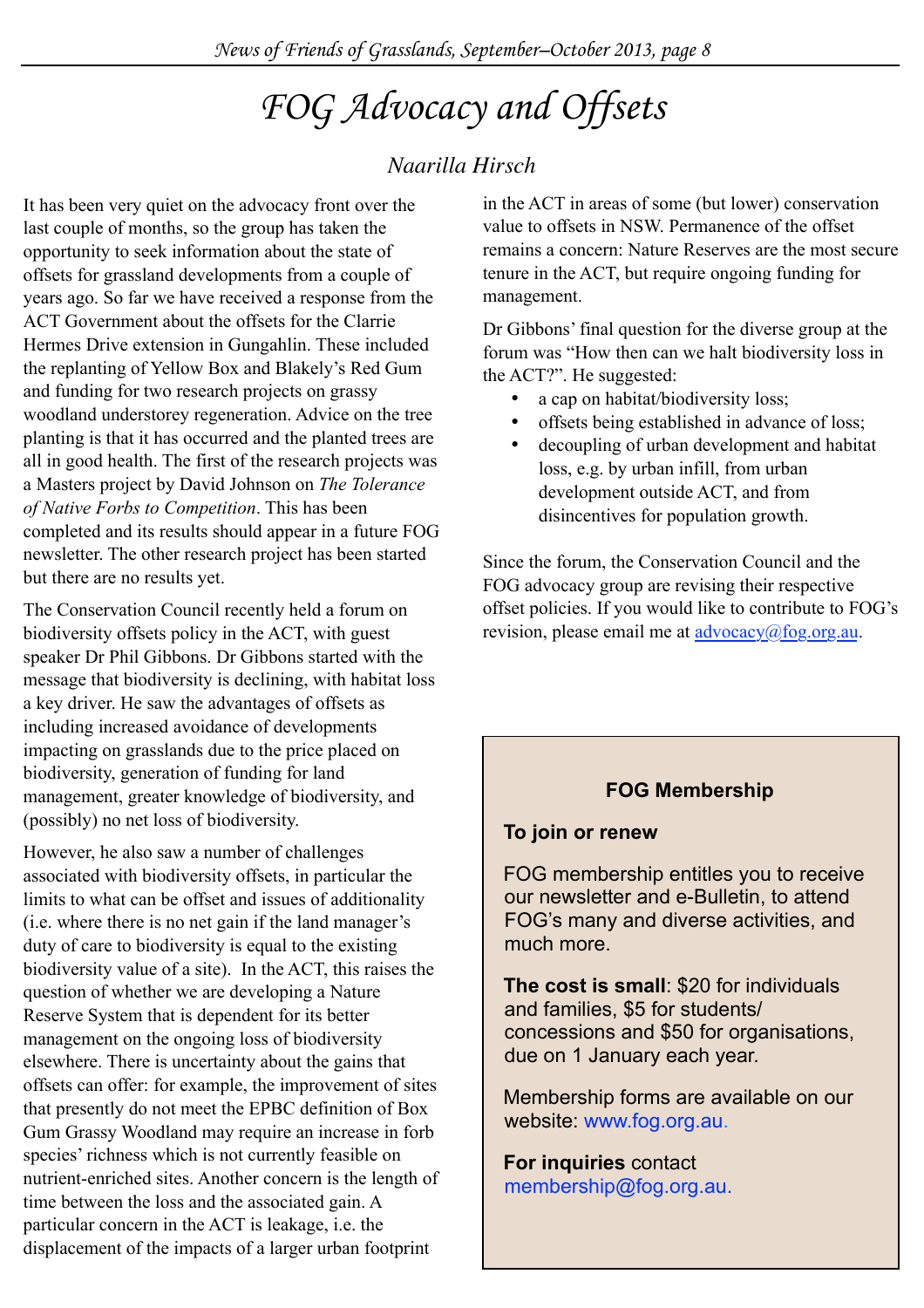## *Geoff Robertson: FOG's First Life Member*

## *Sarah Sharp*

The proposal to change the constitution so that Honorary Life Membership could be awarded to FOG members who have contributed outstandingly was made early in 2013, and Geoff's nomination as the first Honorary Life Member was unanimously supported by the committee. We wished to recognise publicly Geoff's significant role in building and maintaining the organisation and contributing to regional conservation.

Geoff's involvement has been a long one. Geoff and his partner Margaret Ning joined FOG in 1996, and soon joined the committee. Geoff was on the committee for 15 years, as president 1997–2006 and 2009-2011, and vice president 2007–2008. In 2011 he stepped down from the Committee, but remained very much involved.

Rainer Rehwinkel has known them since 1996, when Geoff and Margaret sought to learn more about grasslands on *Garuwanga*, their property near Nimmitabel. Rainer said: "It was evident that I was dealing with exceptional people, with an extraordinary sense of enthusiasm about the environment and a huge thirst for knowledge."

Geoff's organisational energy and positive philosophy were obvious in the transformations he initiated as president. For many years he produced the newsletter, the e-bulletin, organised the program, ran a weekly radio program, and over time increased the role that FOG played in conservation decision making. Geoff also spearheaded research and projects, gained funds for special projects, and of course, involved many people in the process. After a long period of doing much of this himself, he facilitated the establishment of sub-committees to undertake many activities and share the load. The legacy of this process is still present, with many members actively contributing to the organisation of FOG and to the running of regular activities.

Geoff's contribution to FOG (and to conservation more generally) is directly related to his drive and enthusiasm, his initiative, and the enormous amount of time spent on FOG, both pursuing actions and strengthening processes. Geoff's clear mind and ability to devise strategies and actions, plus his cheerful, positive and persuasive approach enabled him to deliver clear and significant results. Geoff has always encouraged that decisions be made on a scientific basis. Sarah Hnatiuk said: "Geoff would grab opportunities to make a significant contribution and take others with him: these were the hallmarks of his involvement with the successful Golden Sun Moth Project in 2008-09 that has yielded a report to WWF and, to date, two papers in peer-reviewed international journals."

Geoff has represented FOG on the Southern Tablelands Grasslands Recovery Team, ACT Prison Panel, Conservation Council, Kosciusko to Coast (K2C) and several ACT Government working groups. He actively pursued open and transparent communication to resolve issues.

Geoff also contributed to the following organisations:

**Herpetological Association**: Treasurer 2001–2005, newsletter editor 2003, and organiser of *Snakes Alive* at the Botanical Gardens.

**Conservation Council**: from 2001, as a member and later co-chair of the Woodlands and Grasslands Working Group, which became the Biodiversity Working Group. He was also a member of the Board 2001–2006.

**Australian Native Plant Society**: He encouraged

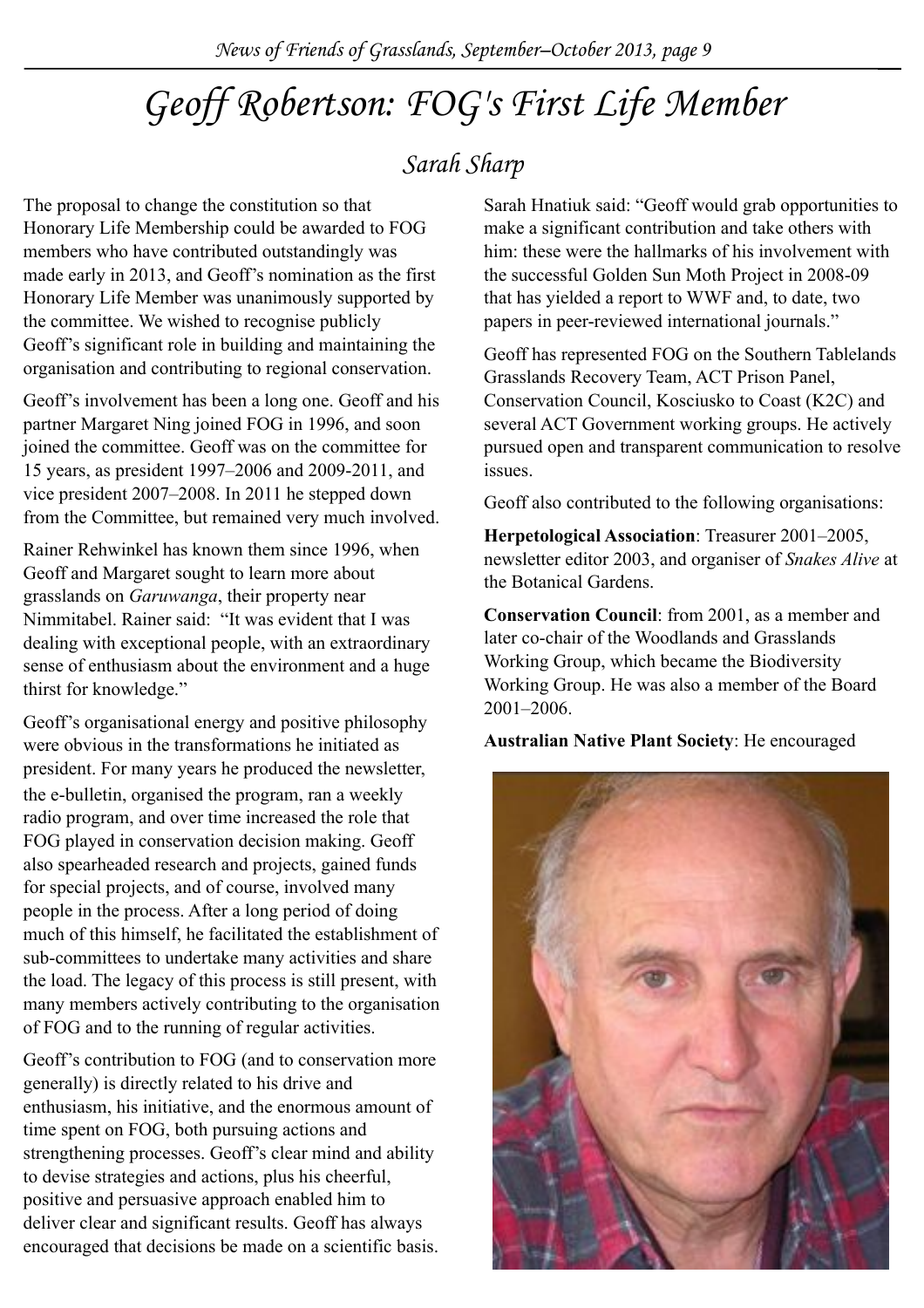## *Geoff Robertson: FOG's First Life Member (con.)*

ANPS to take a more active interest in grassland conservation, established a conservation group, and helped organise a conference on local conservation issues. Ultimately he became national conservation officer and newsletter editor.

**Southern Tablelands Ecosystem Park** (STEP): Geoff initially joined as ANPS conservation officer, and played a key part in establishing the scientific basis of STEP. He prepared many presentations, was newsletter editor for two years and secretary for another two years.

**Indigenous partnerships**: Geoff organised a number of field events at *Garuwanga*, inviting Indigenous people, including Ngarigo Elder, Rod Mason, and the wider community to share his passion and to learn about Indigenous Land Management. This was further developed while Geoff was president of K2C, when K2C obtained funding to continue collaboration with Rod Mason in two projects centred on Indigenous Land Management and Traditional Values. Together with Rod and Lauren Van Dyke (K2C Facilitator) this knowledge is being documented in a booklet, to be published by K2C.

**K2C partnership**: While Geoff was president and FOG's representative, K2C expanded and applied for funds. In addition to indigenous management, other notable achievements have been the obtaining of significant funds through the Myer Foundation to promote grassland management, and participating in the K2C *Atlas of Living Australia* project, the Murrumbidgee Landscape Connectivity Project and the Glossy Black Cockatoo Project. Geoff stood down in mid 2013.

**Cooma Rural Lands Protection Board**: Geoff was a strong supporter and contributor to the very useful, but now defunct, Conservation and Wildlife Stakeholder meetings, held regularly with government and nongovernment organisations, and intended to increase communication and discussion.

There is no doubt that he has contributed enormously to the respect that FOG enjoys within the ACT and Commonwealth government and within the political, conservation and rural communities.

It is also important to acknowledge Margaret. She has been on the committee for 17 years, since 1996. Margaret's practicality, enthusiasm and generosity with her time have contributed both to FOG and to Geoff's ability to retain his enthusiasm over such a long time.

Stephen Horne said "It is too easy to approach voluntary commitments with just sufficient attention to keep things going: by contrast, to transform and advance the organisation requires inspired leadership and dedication, which we have had in spades from Geoff and Margaret"

David Eddy said "I think what stands out most for me about Geoff's time on the FOG committee and as president was his unbridled enthusiasm and drive for the cause, and his cheerful, affable and welcoming nature, which made committee meetings relaxed, inclusive and jovial occasions."

## **Kangaroo Grass winter spraying alert**

Bob Myers is an SA grass seed supplier and member of the Native Grass Resources Group **[www.nativegrassgroup.asn.au](http://ww)**. He has issued a warning about the impact of a warming climate on winter dormancy of C4 grasses.

'In the frosty and cold conditions of winter, especially in the Mt Lofty Ranges, knockdown herbicide can be applied/oversprayed on weeds amongst dormant Kangaroo grass and other C4 grasses, but NOT THIS WINTER.

Because of above average soil temperatures, a mild June and continuous 'heavy' rainfall in July, not only have these grasses held green leaves but have produced more leaves and started to grow flower-bearing culms/stems.

Only spot-spraying with a shrouded handwand between the tussocks should be undertaken. There are certainly implications too for anyone who likes to burn in late winter to remove thatch. As well, there is a strong probability of early germination of C4 grasses if conditions continue as they are.'

Please email the NGRG with your observations:

[secretary@nativegrassgroup.asn.au.](mailto:secretary@nativegrassgroup.asn.au)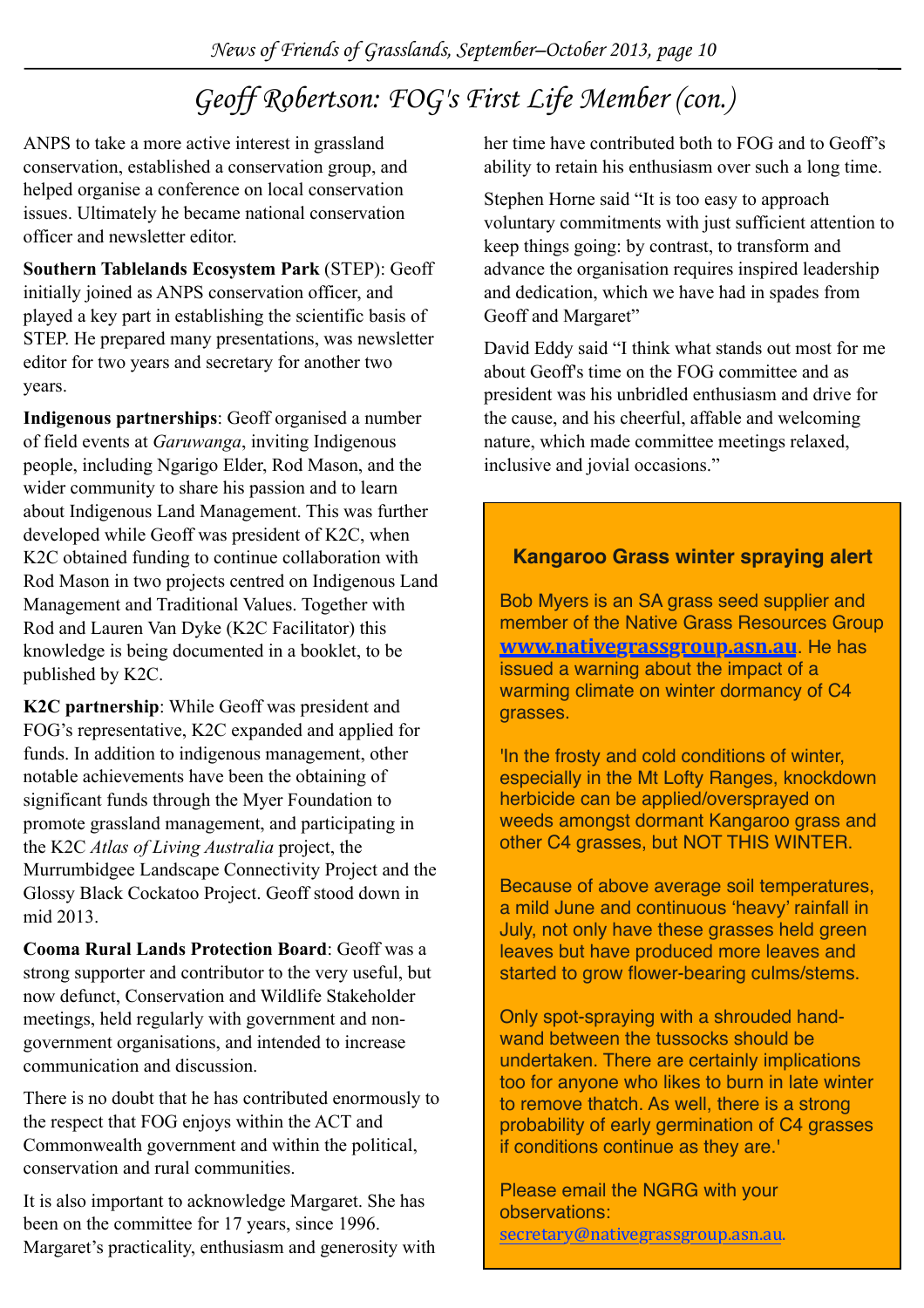## *Michael Bedingfield Koala: an Iconic Australian Mammal Once Common and Now Threatened*

In 1996–97, I worked as a volunteer at the then National Aquarium and Zoo. My tasks included feeding the animals and cleaning their enclosures. The emphasis of the zoo was on Australian native animals, and they had a few Koalas. One day I had the privilege of cleaning the Koala enclosure, and a chance to become more familiar with them. There wasn't much to observe, however, as they were asleep! They are nocturnal, and need to have 16 to 22 hours sleep each day. This is related to their low nutrient diet, mostly of eucalypt leaves, which are extremely toxic, so a specialized digestive system is required to process them, gain nutrition and deal with the toxins. Koalas are very choosy about which eucalypt leaves they eat. If they are deprived of sleep, it can be detrimental to their health, so a public zoo is not the ideal place for them. Despite this, they were a popular attraction with visitors.

Because of their sleeping habits, they have a reputation for being a bit slow and drowsy. But when they are active, they are very adept and agile tree dwellers, capable of climbing quickly and easily, and leaping from branch to branch, or from tree to tree, with very strong arms, legs and claws. They can also run swiftly on the ground, swim well, and are more active at dawn or dusk. They endure all kinds of weather in the treetops, and they have beautiful thick fur to keep them warm. The "koala bear" is not a bear, but a marsupial, and its closest relative is the wombat. Like the wombats, the pouch opens downwards, they have a very short inconspicuous tail, and a large round head. The males are larger than the females, very territorial and aggressive. A dominant adult male will have a few females within his territory, though they are not social, and spend most of their time alone. The young are carried in their mother's pouch when small, and later on her back. When mature enough the young males move away to find a territory of their own. The females tend to stay near the place they were born.

The scientific name for the Koala is *Phascolarctos cinereus*. Originally, they occurred continuously throughout their range in eastern Australia, from northeastern Qld, through NSW into Victoria and SA, in open forest and woodland. After European settlement there was loss and fragmentation of their habitat because of the clearing of trees. Bushfires and drought are always destructive, and combined with hunting and the fur trade,



Koala numbers declined dramatically. Protection measures were introduced in the 1930s, and afterwards things turned around and numbers have improved since then. But their future is still threatened. Throughout their range their status varies from common to locally extinct, increasing or decreasing in different situations. They were once common around Canberra, but now they are virtually extinct in the ACT, with only transient visitors, and a small group introduced to Tidbinbilla Nature Reserve. In the surrounding region there are very few. The clearing and fragmentation of woodland and forest continues to be a threat, as well as climate change and the disease *Chlamydia*. But there are locations where people are working to improve the Koala's lot. An important part of improving their future is maintaining and recreating wildlife corridors so they can move freely around the landscape.

It is good to know that there are people interested in conserving the Koala in the local region. One organisation doing this is Cooma-Monaro Shire Council, which is developing a management plan to rehabilitate some habitat of the Numeralla population. This is part of a significant population of several hundreds on the Southern Tablelands. Generally there is a lot of sympathy and effort in favour of the Koala, and it would be wonderful if they were able to make a comeback in the grassy woodlands and forests of the Southern Tablelands and elsewhere throughout their range.

My references are *A Photographic Guide to Mammals of Australia* by Ronald Strahan and the Australian Museum (1997), and the websites environment.gov.au, environment.nsw.gov.au and savethekoala.com.